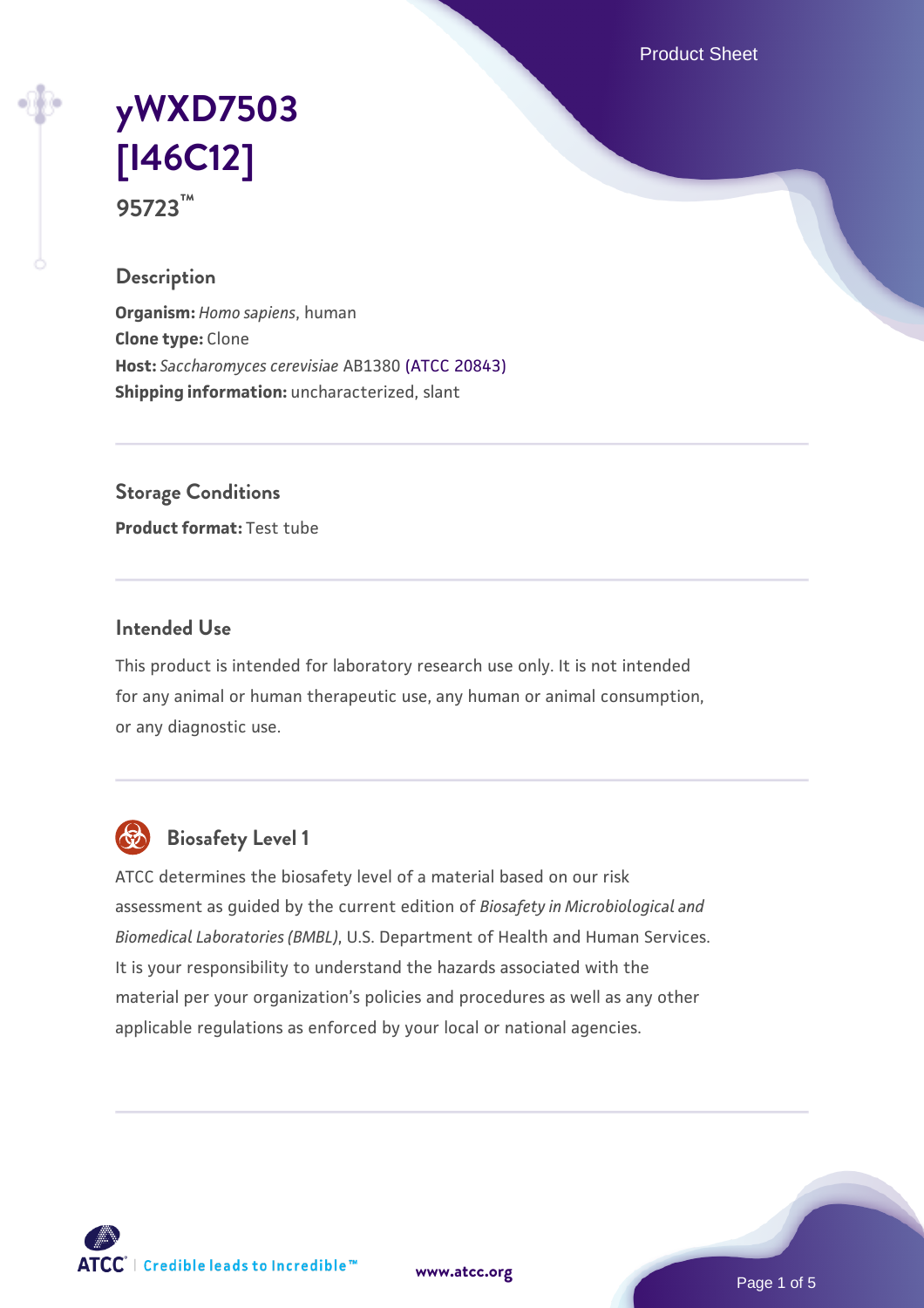**95723**

## **Certificate of Analysis**

For batch-specific test results, refer to the applicable certificate of analysis that can be found at www.atcc.org.

#### **Insert Information**

**Type of DNA:** genomic **Genome:** Homo sapiens **Chromosome:** X **Gene name:** DNA Segment **Gene product:** DNA Segment **Contains complete coding sequence:** Unknown

#### **Vector Information**

**Type of vector:** YAC **Markers:** SUP4; URA3; TRP1

## **Growth Conditions**

**Medium:**  [ATCC Medium 1245: YEPD](https://www.atcc.org/-/media/product-assets/documents/microbial-media-formulations/1/2/4/5/atcc-medium-1245.pdf?rev=705ca55d1b6f490a808a965d5c072196) **Temperature:** 30°C

# **Notes**

More information may be available from ATCC (http://www.atcc.org or 703- 365-2620).

# **Material Citation**

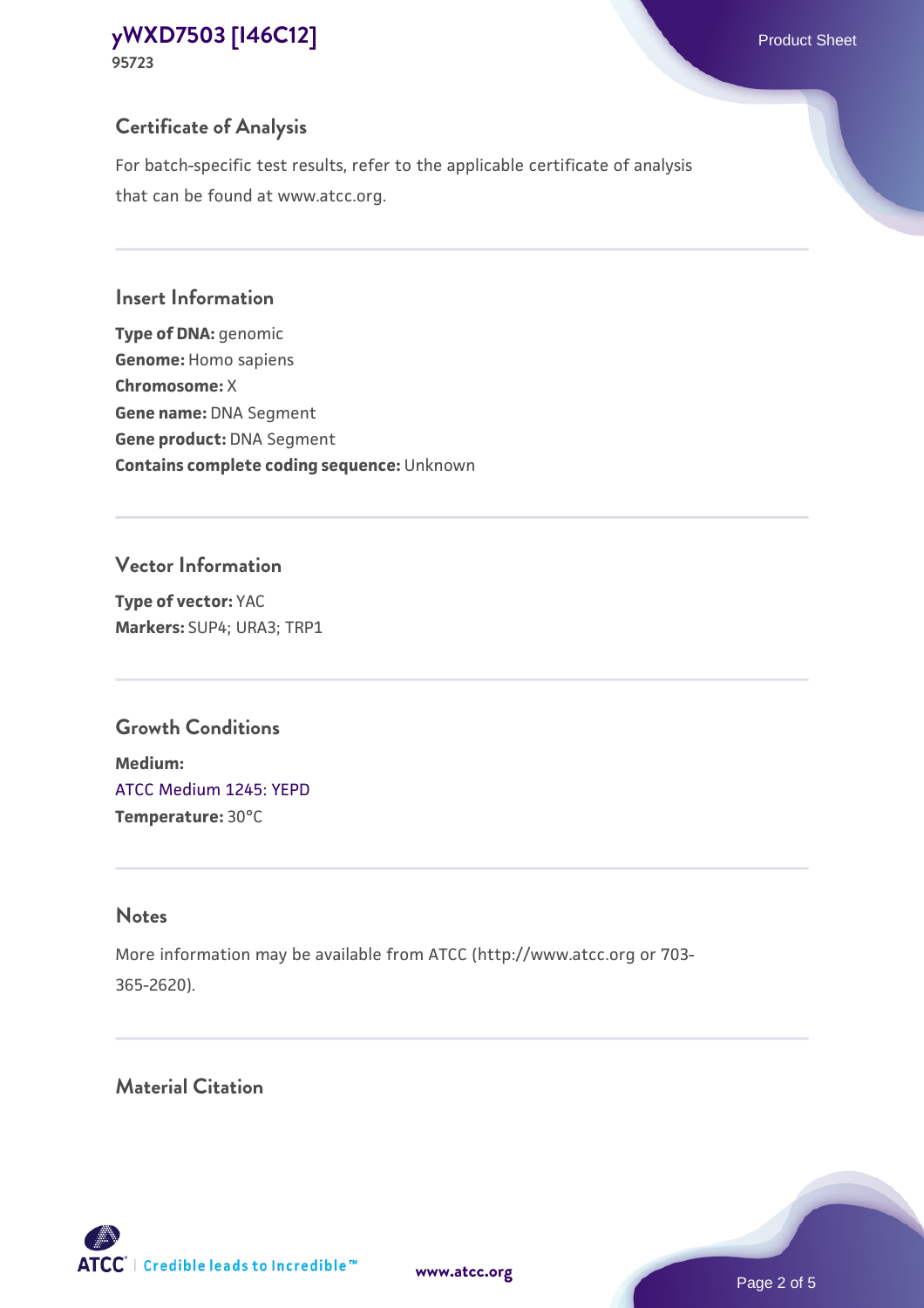If use of this material results in a scientific publication, please cite the material in the following manner: yWXD7503 [I46C12] (ATCC 95723)

#### **References**

References and other information relating to this material are available at www.atcc.org.

### **Warranty**

The product is provided 'AS IS' and the viability of  $ATCC<sup>®</sup>$  products is warranted for 30 days from the date of shipment, provided that the customer has stored and handled the product according to the information included on the product information sheet, website, and Certificate of Analysis. For living cultures, ATCC lists the media formulation and reagents that have been found to be effective for the product. While other unspecified media and reagents may also produce satisfactory results, a change in the ATCC and/or depositor-recommended protocols may affect the recovery, growth, and/or function of the product. If an alternative medium formulation or reagent is used, the ATCC warranty for viability is no longer valid. Except as expressly set forth herein, no other warranties of any kind are provided, express or implied, including, but not limited to, any implied warranties of merchantability, fitness for a particular purpose, manufacture according to cGMP standards, typicality, safety, accuracy, and/or noninfringement.

#### **Disclaimers**

This product is intended for laboratory research use only. It is not intended for any animal or human therapeutic use, any human or animal consumption,

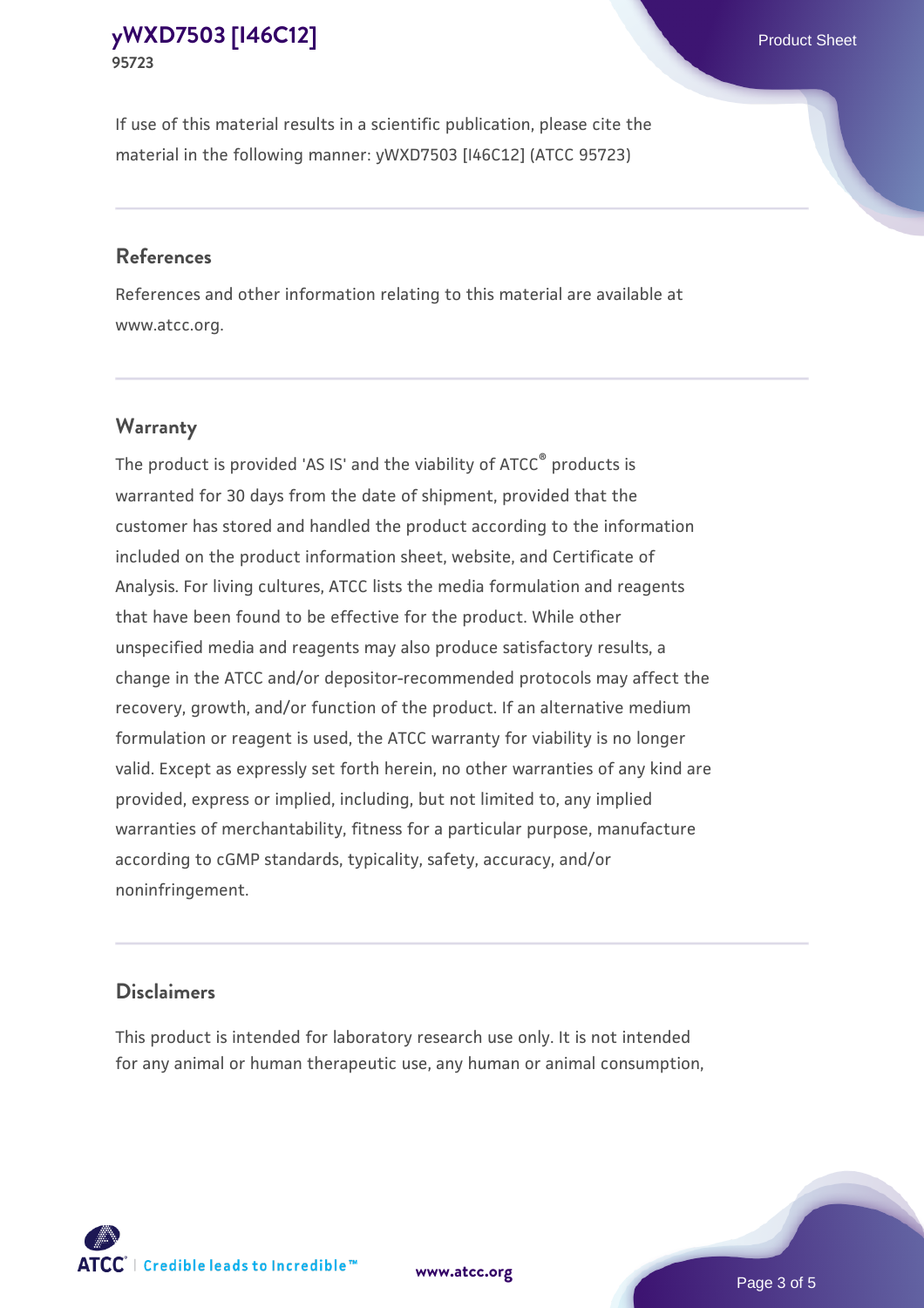or any diagnostic use. Any proposed commercial use is prohibited without a license from ATCC.

While ATCC uses reasonable efforts to include accurate and up-to-date information on this product sheet, ATCC makes no warranties or representations as to its accuracy. Citations from scientific literature and patents are provided for informational purposes only. ATCC does not warrant that such information has been confirmed to be accurate or complete and the customer bears the sole responsibility of confirming the accuracy and completeness of any such information.

This product is sent on the condition that the customer is responsible for and assumes all risk and responsibility in connection with the receipt, handling, storage, disposal, and use of the ATCC product including without limitation taking all appropriate safety and handling precautions to minimize health or environmental risk. As a condition of receiving the material, the customer agrees that any activity undertaken with the ATCC product and any progeny or modifications will be conducted in compliance with all applicable laws, regulations, and guidelines. This product is provided 'AS IS' with no representations or warranties whatsoever except as expressly set forth herein and in no event shall ATCC, its parents, subsidiaries, directors, officers, agents, employees, assigns, successors, and affiliates be liable for indirect, special, incidental, or consequential damages of any kind in connection with or arising out of the customer's use of the product. While reasonable effort is made to ensure authenticity and reliability of materials on deposit, ATCC is not liable for damages arising from the misidentification or misrepresentation of such materials.

Please see the material transfer agreement (MTA) for further details regarding the use of this product. The MTA is available at www.atcc.org.

### **Copyright and Trademark Information**

© ATCC 2021. All rights reserved.

ATCC is a registered trademark of the American Type Culture Collection.



**[www.atcc.org](http://www.atcc.org)**

Page 4 of 5